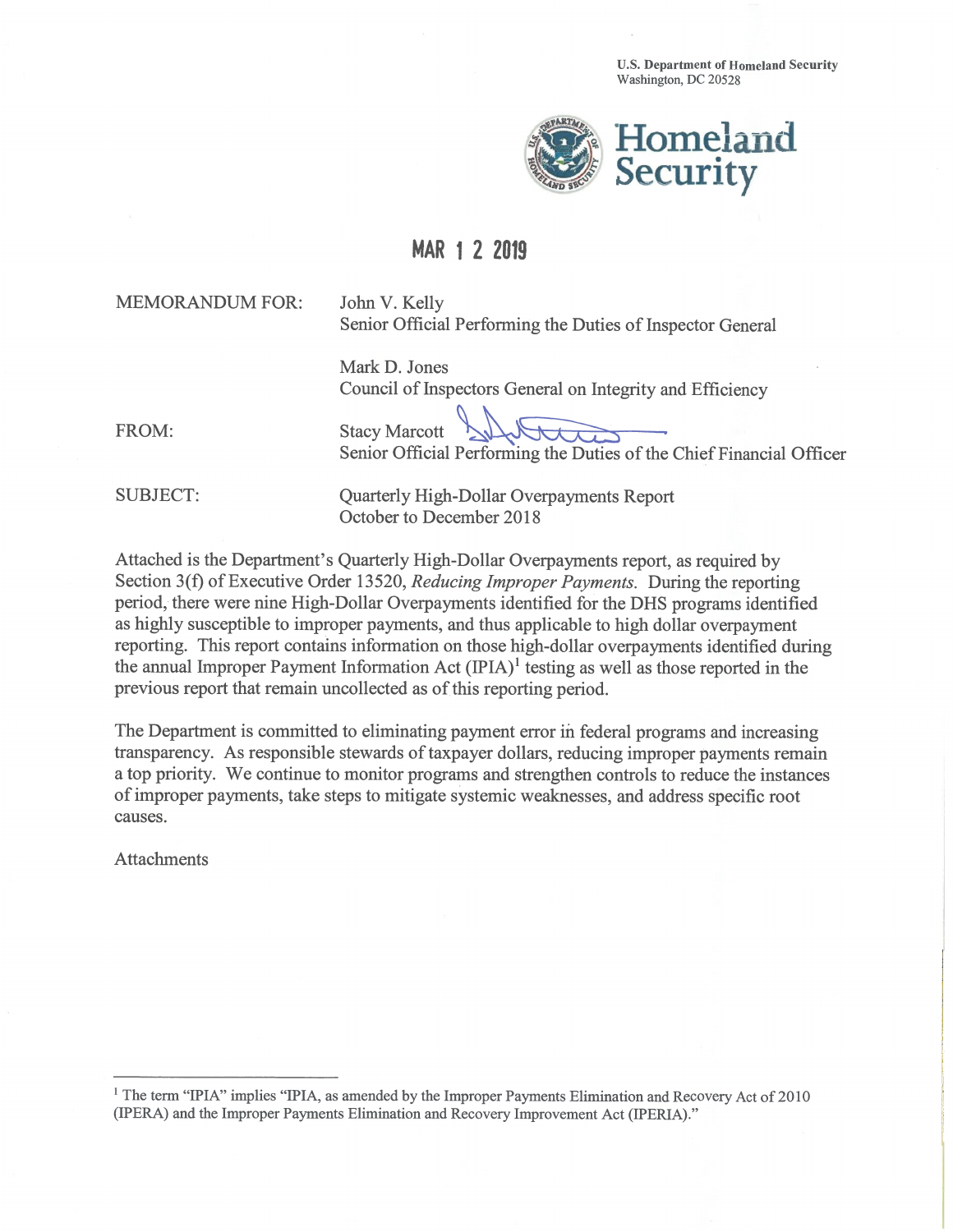## **Department of Homeland Security High-Dollar Overpayments Report for the Current Quarter ending ( December 31, 2018 )**

|             | <b>Current Quarter Activity Outstanding</b>               |                     |                                                                  |              |                                                                                                                    |                                  |                                             |                                                                                                                                                                                                                                                                                                          |                                                           |                                                                        |                   |                    |                                                  |                                              |                     |                                                      |                        |
|-------------|-----------------------------------------------------------|---------------------|------------------------------------------------------------------|--------------|--------------------------------------------------------------------------------------------------------------------|----------------------------------|---------------------------------------------|----------------------------------------------------------------------------------------------------------------------------------------------------------------------------------------------------------------------------------------------------------------------------------------------------------|-----------------------------------------------------------|------------------------------------------------------------------------|-------------------|--------------------|--------------------------------------------------|----------------------------------------------|---------------------|------------------------------------------------------|------------------------|
| Component   | <b>Recipient</b><br><b>Type (Entity</b><br>or Individual) | City                | State Program Office                                             | Symbol (TFS) | Treasury Fund Recovery Actions<br><b>Taken or Planned</b>                                                          | Category (Bill)                  | <b>Cause of</b><br>Overpayment<br>Category  | Why the Overpayment Occurred And Actions<br>to Prevent Reoccurrence                                                                                                                                                                                                                                      | <b>Payment Date</b>                                       | High \$ Overpayment Date   Date Overpayment<br>Identified <sup>2</sup> | Recouped          | <b>Amount Paid</b> | Correct<br>Amount                                | Overpayment<br>Amount                        | Recovered<br>Amount | <b>Waived Amount or</b><br>Documentation<br>Received | Outstanding<br>Balance |
| <b>FEMA</b> | Entity                                                    | Salt Lake           | Homeland<br>UT<br><b>Security Grant</b><br>Program               | 7040560      | Grantee submitted<br>Documentation to<br>resolved the improper<br>payment                                          | Insufficient<br>Documentation    | Documentation                               | Grantee failed to submit required documentation<br>for IPERA testing within the appropriate<br>timeframe. The FEMA program office will reach<br>out to the grantee and emphasize the<br>Submission Problem documentation retention requirement as noted<br>in 44CFR and the audit requests requirements. | December 2, 2016                                          | October 10, 2018                                                       |                   | \$226,037.57       | \$0.00                                           | \$226,037.57                                 | \$0.00              | \$226,037.57                                         | \$0.00                 |
| <b>FEMA</b> | Entity                                                    | Arlington           | Financial<br>Management<br>VA<br>Division-<br>Vendor<br>Payments | 70x0702      | Coordinate with<br>Procurement office<br>for updated training<br>on contract billing<br>requirements.              |                                  |                                             | Testing staff cannot validate total cost billed,<br>with the condition for the release of payment.<br>Coordinate with Procurement office for updated<br>Vendor Billing Error   Vendor Billing Error   training on contract billing requirements.                                                         | November 9, 2016                                          | October 9, 2018                                                        |                   | \$373,386.28       | \$0.00                                           | \$373,386.28                                 | \$0.00              | \$0.00                                               | \$373,386.28           |
| <b>FEMA</b> | Entity                                                    | Ashburn             | Financial<br>Management<br>VA<br>Division-<br>Vendor<br>Payments | 70x0702      | Coordinate with<br>Procurement office<br>for updated training<br>on contract billing<br>requirements.              |                                  | Vendor Billing Error   Vendor Billing Error | Testing staff cannot validate total cost billed,<br>with the condition for the release of payment.<br>Coordinate with Procurement office for updated<br>training on contract billing requirements.                                                                                                       | March 9, 2017                                             | October 9, 2018                                                        |                   | \$410,000.00       | \$0.00                                           | \$410,000.00                                 | \$0.00              | \$0.00                                               | \$410,000.00           |
| <b>FEMA</b> | Entity                                                    | Rockville           | Financial<br>Management<br>MD<br>Division-<br>Vendor<br>Payments | 70x0702      | Coordinate with<br>Procurement office<br>for updated training<br>on contract billing<br>requirements.              |                                  | Vendor Billing Error   Vendor Billing Error | Testing staff cannot validate total cost billed,<br>with the condition for the release of payment.<br>Coordinate with Procurement office for updated<br>training on contract billing requirements.                                                                                                       | May 17, 2017                                              | October 9, 2018                                                        |                   | \$198,284.17       | \$92,440.37                                      | \$105,843.80                                 | \$0.00              | \$0.00                                               | \$105,843.80           |
| <b>FEMA</b> | Entity                                                    | Reston              | Financial<br>Management<br>VA<br>Division-<br>Vendor<br>Payments | 70x0702      | Coordinate with<br>Procurement office<br>for updated training<br>on contract billing<br>requirements.              |                                  | Vendor Billing Error   Vendor Billing Error | Testing staff cannot validate total cost billed,<br>with the condition for the release of payment.<br>Coordinate with Procurement office for updated<br>training on contract billing requirements.                                                                                                       | April 19, 2017                                            | October 9, 2018                                                        |                   | \$232,658.48       | \$0.00                                           | \$232,658.48                                 | \$0.00              | \$0.00                                               | \$232,658.48           |
| <b>FEMA</b> | Entity                                                    | Baltimore           | Homeland<br>MD<br><b>Security Grant</b><br>Program               | 7050560      | Grantee submitted<br>Documentation to<br>esolved the improper<br>payment                                           | Insufficient<br>Documentation    | Documentation                               | Grantee failed to submit required documentation<br>for IPERA testing within the appropriate<br>timeframe. The FEMA program office will reach<br>out to the grantee and emphasize the<br>Submission Problem documentation retention requirement as noted<br>in 44CFR and the audit requests requirements  | March 3, 2017                                             | October 10, 2018                                                       | October 30, 2018  | \$140,457.41       | \$0.00                                           | \$140,457.41                                 | \$0.00              | \$140,457.41                                         | \$0.00                 |
| <b>FEMA</b> | Entity                                                    | Reston              | Financial<br>Management<br>VA<br>Division-<br>Vendor<br>Payments | 70x0702      | Coordinate with<br>Procurement office<br>for updated training<br>on contract billing<br>requirements.              |                                  | Vendor Billing Error   Vendor Billing Error | Testing staff cannot validate total cost billed,<br>with the condition for the release of payment.<br>Coordinate with Procurement office for updated<br>training on contract billing requirements.                                                                                                       | January 27, 2017<br>January 30, 2017<br>February 22, 2017 | October 9, 2018                                                        |                   |                    | \$3,056,859.67   \$1,194,487.68   \$1,862,371.99 |                                              | \$0.00              | \$0.00                                               | \$1,862,371.99         |
| <b>FEMA</b> | Entity                                                    | City of<br>Longmont | Public<br>CO<br>Assistance                                       | 70X0702      | Grantee has offset<br>subsequent payments<br>from existing<br>obliations in order to<br>correct the<br>overpayment | <b>Invalid Grant</b><br>Drawdown | Lack of Program<br>Office Oversight         | Grantee drew down more than expended which<br>caused an overpayment. FEMA has develop a<br>Validation SOP in which program offices will<br>valdiate expendetures for drawdowns as they<br>are requested.                                                                                                 | February 13, 2017<br>February 14, 2017                    | October 12, 2018                                                       | February 14, 2017 | \$214,745.55       | \$96,694.74                                      | \$118,050.81                                 | \$105,817.09        | \$0.00                                               | \$12,233,72            |
| <b>FEMA</b> | Entity                                                    | Jefferson<br>County | Public<br>$_{\rm CO}$<br>Assistance                              | 70X0702      | Grantee has offset<br>ubsequent payments<br>from existing<br>obliations in order to<br>correct the<br>overpayment  | <b>Invalid Grant</b><br>Drawdown | Lack of Program<br>Office Oversight         | Grantee drew down more than expended which<br>caused an overpayment. FEMA has develop a<br>Validation SOP in which program offices will<br>valdiate expendetures for drawdowns as they<br>are requested.                                                                                                 | June 5, 2017                                              | October 12, 2018                                                       | June 5, 2017      | \$193,408.64       | \$0.00                                           | \$193,408.64                                 | \$193,408.64        | \$0.00                                               | \$0.00                 |
|             |                                                           |                     |                                                                  |              |                                                                                                                    |                                  |                                             |                                                                                                                                                                                                                                                                                                          |                                                           | <b>Total</b>                                                           |                   |                    |                                                  | \$5,045,837.77 \$1,383,622.79 \$3,662,214.98 | \$299,225.73        | \$366,494.98                                         | \$2,996,494.27         |

1) For multiple payments consolidated into one identified quarterly high dollar overpayment to the individual or entity, all payment dates are noted. Payment date sare hoted. Payment date set as the PARS Transaction Date f

2) All high dollar overpayments identified were discovered through the imptoper Payment Information Act (IPIA) annual review. As part of the PhA review, DHS Components review proposents review proposents for enter allow FE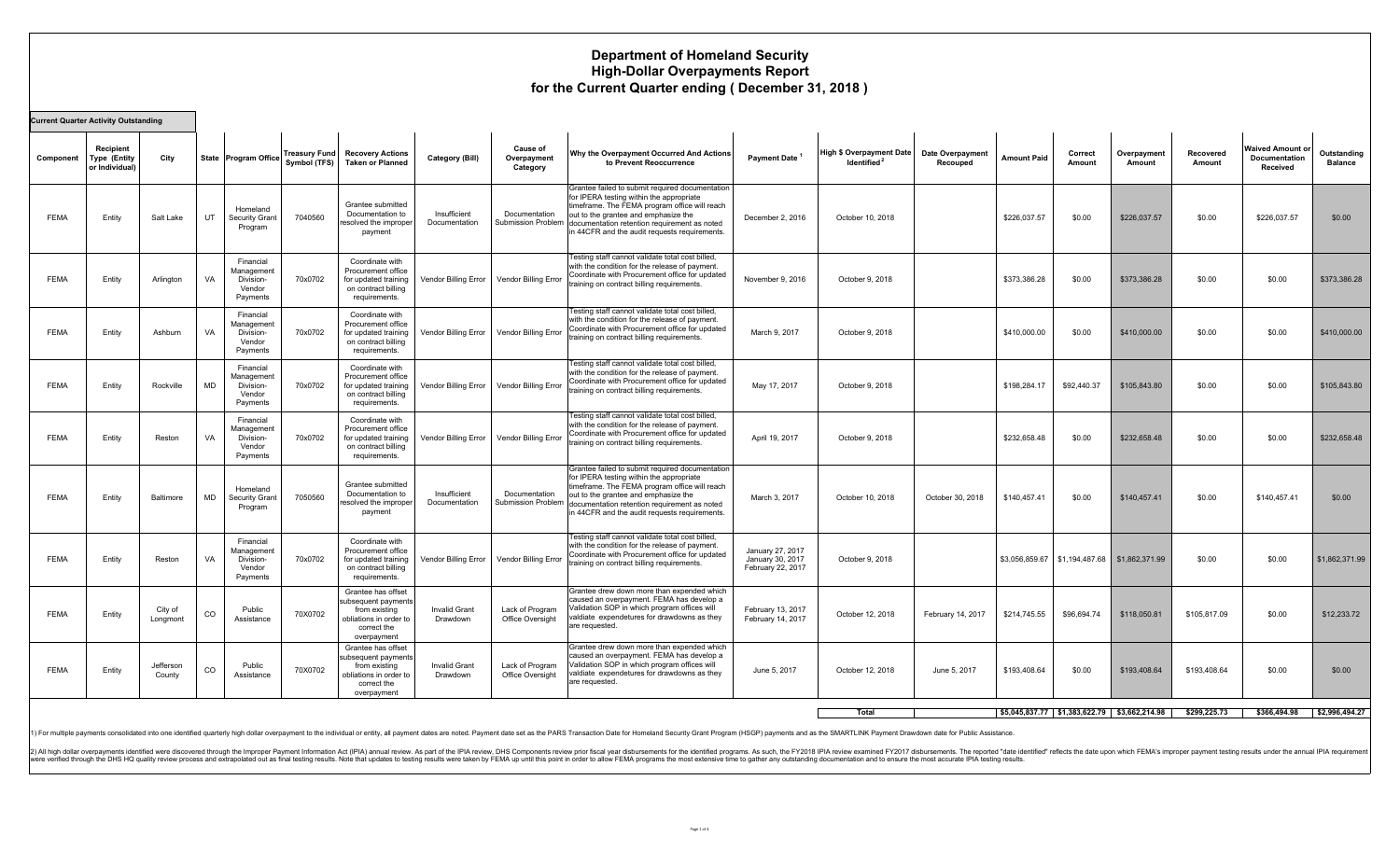## **Department of Homeland Security Current Status of Outstanding High-Dollar Overpayments Previously Reported for the Quarter Ending( December, 31, 2018 )**

| <b>Debts Under Collection by DHS</b> |                                          |                 |              |                           |                                                                                                                                                                                                                                                                                                                                                                                                                                                                                                                                                                                                                                                                                                                                                                                                                                                                          |                     |                                                      |                    |                   |                           |                     |                            |                                  |
|--------------------------------------|------------------------------------------|-----------------|--------------|---------------------------|--------------------------------------------------------------------------------------------------------------------------------------------------------------------------------------------------------------------------------------------------------------------------------------------------------------------------------------------------------------------------------------------------------------------------------------------------------------------------------------------------------------------------------------------------------------------------------------------------------------------------------------------------------------------------------------------------------------------------------------------------------------------------------------------------------------------------------------------------------------------------|---------------------|------------------------------------------------------|--------------------|-------------------|---------------------------|---------------------|----------------------------|----------------------------------|
| Component                            | Recipient<br>Type (Entity<br>Individual) | City            | <b>State</b> | Program(s)<br>Responsible | Recovery Action Taken or Planned                                                                                                                                                                                                                                                                                                                                                                                                                                                                                                                                                                                                                                                                                                                                                                                                                                         | <b>Payment Date</b> | <b>High \$ Overpayment</b><br><b>Date Identified</b> | <b>Amount Paid</b> | Correct<br>Amount | <b>Overpayment Amount</b> | Recovered<br>Amount | <b>Outstanding Balance</b> | Days<br>Outstanding <sup>1</sup> |
| <b>FEMA</b>                          | Entity                                   | Farmingtonmills |              | Vendor Payment            | Notice of potential Debt sent to vendor for resolution of improper transaction. Transaction<br>was improper due to nonsubmission of supporting documentation. The incentive fee for<br>the time period of June 23, 2014 - June 27, 2014, for the vendor was 6% when it should<br>have only received 3%. The contract, under SSPA-3 it states that they must have an error<br>rate of less than 10% to get the 6% incentive payment and therefore would only qualify for<br>a 3% incentive. The error rate for this period was 11%. Thus the total incentive should<br>have been \$54,384.59 not \$108,769.17. The Bill for Collection was sent on March 8, 2018<br>to FEMA Finance Center by the Contracting Officer. The AON Contractor has put in<br>Appeal and the Notice of Debt Letter. The Contracting Officer and the COR remaing<br>engaged regarding the issue. | November 25, 2014   | December 31, 2016                                    | \$108,769.17       | \$54,384.59       | \$54,384.58               | \$0.00              | \$54,384.58                | 730                              |
|                                      |                                          |                 |              |                           |                                                                                                                                                                                                                                                                                                                                                                                                                                                                                                                                                                                                                                                                                                                                                                                                                                                                          |                     | <b>Total</b>                                         | \$108,769.17       | \$54,384.59       | \$54,384.58               | \$0.00              | \$54,384.58                |                                  |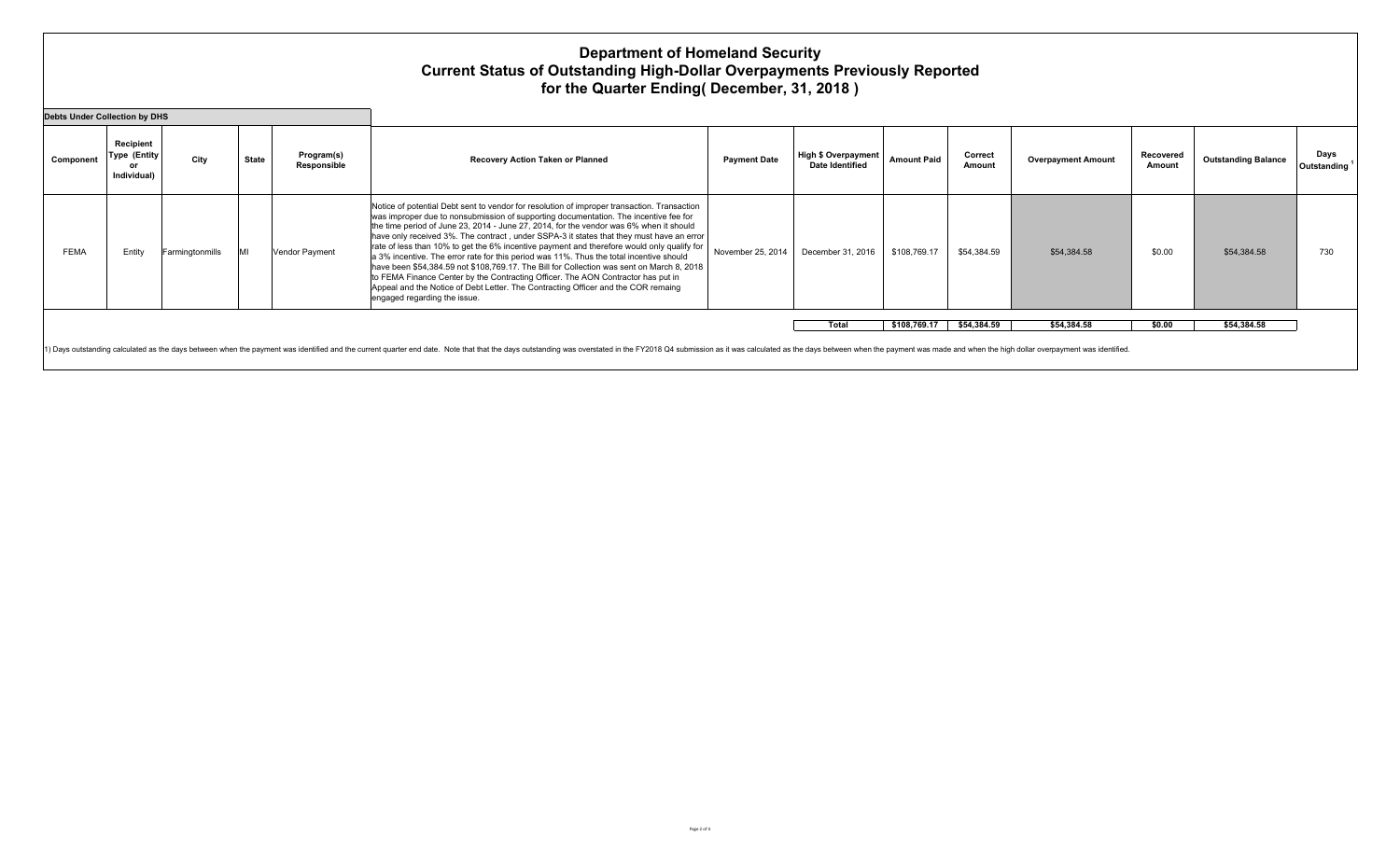## **Department of Homeland Security Current Status of Outstanding High-Dollar Overpayments Previously Reported for the Quarter Ending ( December, 31, 2018 )**

**Debts Sent to Treasury Offset Program for Collection**

| <b>PENIS DETIC ID THE SUITE OF SECT TUGHERS OF CONFECTION</b> |  |      |              |                           |                                                                |  |                                               |                    |                          |                       |                     |                               |                     |
|---------------------------------------------------------------|--|------|--------------|---------------------------|----------------------------------------------------------------|--|-----------------------------------------------|--------------------|--------------------------|-----------------------|---------------------|-------------------------------|---------------------|
| Recipient<br>Type<br>Component<br>(Entity or<br>Individual)   |  | City | <b>State</b> | Program(s)<br>Responsible | <b>Payment Date</b><br><b>Recovery Action Taken or Planned</b> |  | High \$ Overpayment<br><b>Date Identified</b> | <b>Amount Paid</b> | <b>Correct</b><br>Amount | Overpayment<br>Amount | Recovered<br>Amount | Outstanding<br><b>Balance</b> | Days<br>Outstanding |
|                                                               |  |      |              |                           | N/A - No prior overpayments referred to Treasury Offset        |  |                                               |                    |                          | \$0.00                |                     | \$0.00                        |                     |
|                                                               |  |      |              |                           |                                                                |  | <b>Total</b>                                  | \$0.00             | \$0.00                   | \$0.00                | \$0.00              | \$0.00                        |                     |